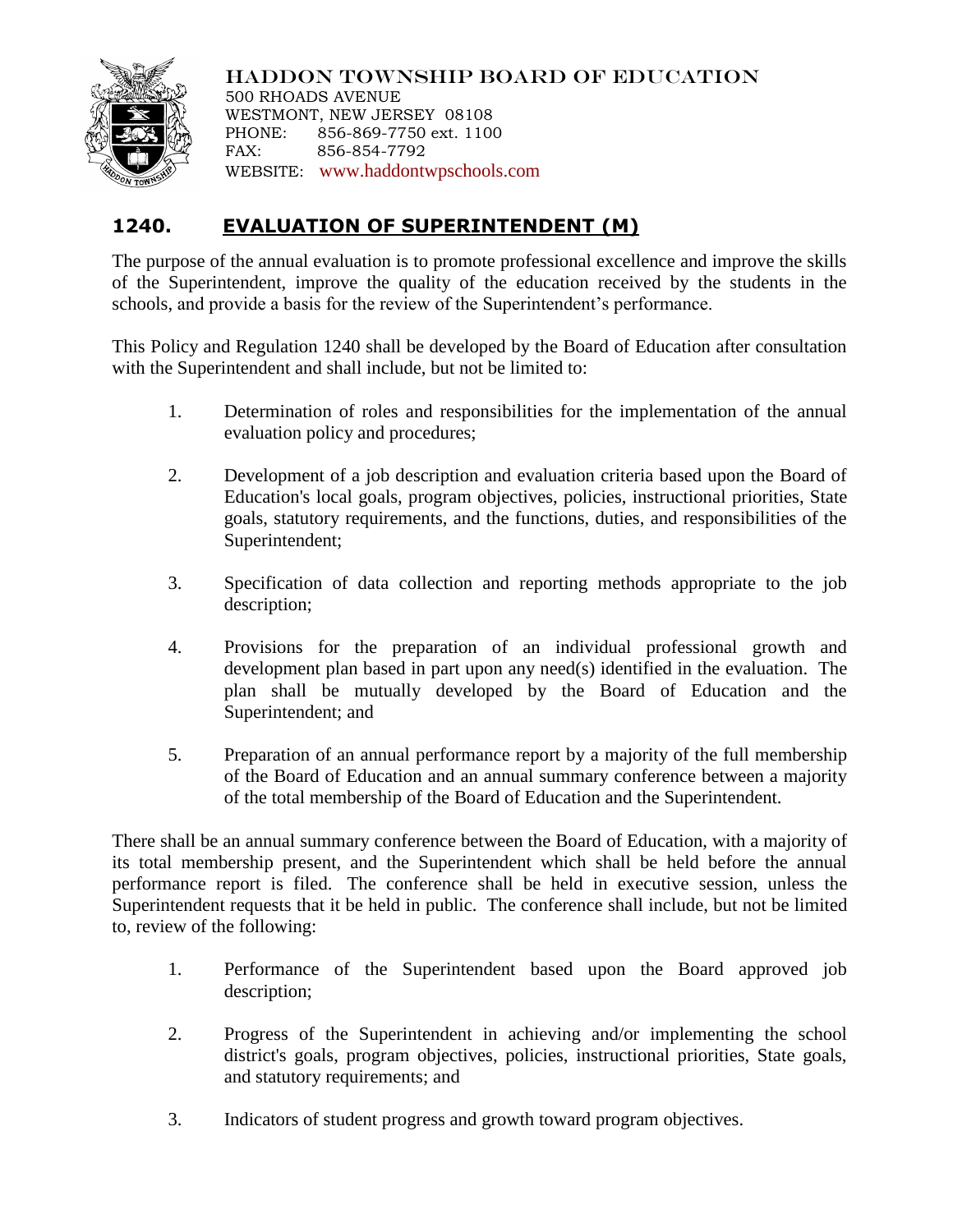The annual performance report shall be prepared by July 1 by a majority of the Board of Education's total membership and shall include, but not be limited to:

- 1. Performance area(s) of strength;
- 2. Performance area(s) needing improvement based upon the job description and evaluation criteria set forth in N.J.A.C. 6A:10-8.1(c)2;
- 3. Recommendations for professional growth and development;
- 4. A summary of indicators of student progress and growth, and a statement of how the indicators relate to the effectiveness of the overall program and the Superintendent's performance; and
- 5. Provision for performance data not included in the report to be entered into the record by the Superintendent within ten teaching staff member working days after the report's completion.

The evaluation procedure for a nontenured Superintendent shall be completed by July 1 each year.

Each newly appointed or elected Board of Education member shall complete a New Jersey School Boards Association training program on the evaluation of the Superintendent within six months of the commencement of his or her term of office pursuant to N.J.S.A. 18A:17-20.3.b.

The rules in N.J.A.C. 6A:10-1.1 et seq. shall not override any conflicting provision(s) of a collective bargaining agreement or other employment contracts entered into by a school district in effect on July 1, 2013. No collective bargaining agreement entered into after July 1, 2013 shall conflict with the educator evaluation system established pursuant to N.J.A.C. 6A:10-1.1 et seq. or any other specific statute or regulation, nor shall topics subject to collective bargaining involve matters of educational policy or managerial prerogatives.

The Board of Education shall add to the Superintendent's personnel file all annual performance reports and supporting data, including, but not limited to, indicators of student progress and growth. All information contained in the annual performance reports and all information collected, compiled, and/or maintained by employees of the Board of Education for the purposes of conducting the educator evaluation process pursuant to N.J.A.C. 6A:10-1.1 et seq. shall be confidential. Such information shall not be subject to public inspection or copying pursuant to the Open Public Records Act, N.J.S.A. 47:1A-1 et seq. Nothing contained in N.J.A.C. 6A:10-1.1 et seq. shall be construed to prohibit the New Jersey Department of Education from, at its discretion, collecting evaluation data pursuant to N.J.S.A. 18A:6-123.e or distributing aggregate statistics regarding evaluation data.

The Board President, or the Board President's designee, shall oversee the annual evaluation of the Superintendent. The Board of Education may hire a qualified consultant to assist or advise in the evaluation process; however, the evaluation itself shall be the responsibility of the Board of Education.